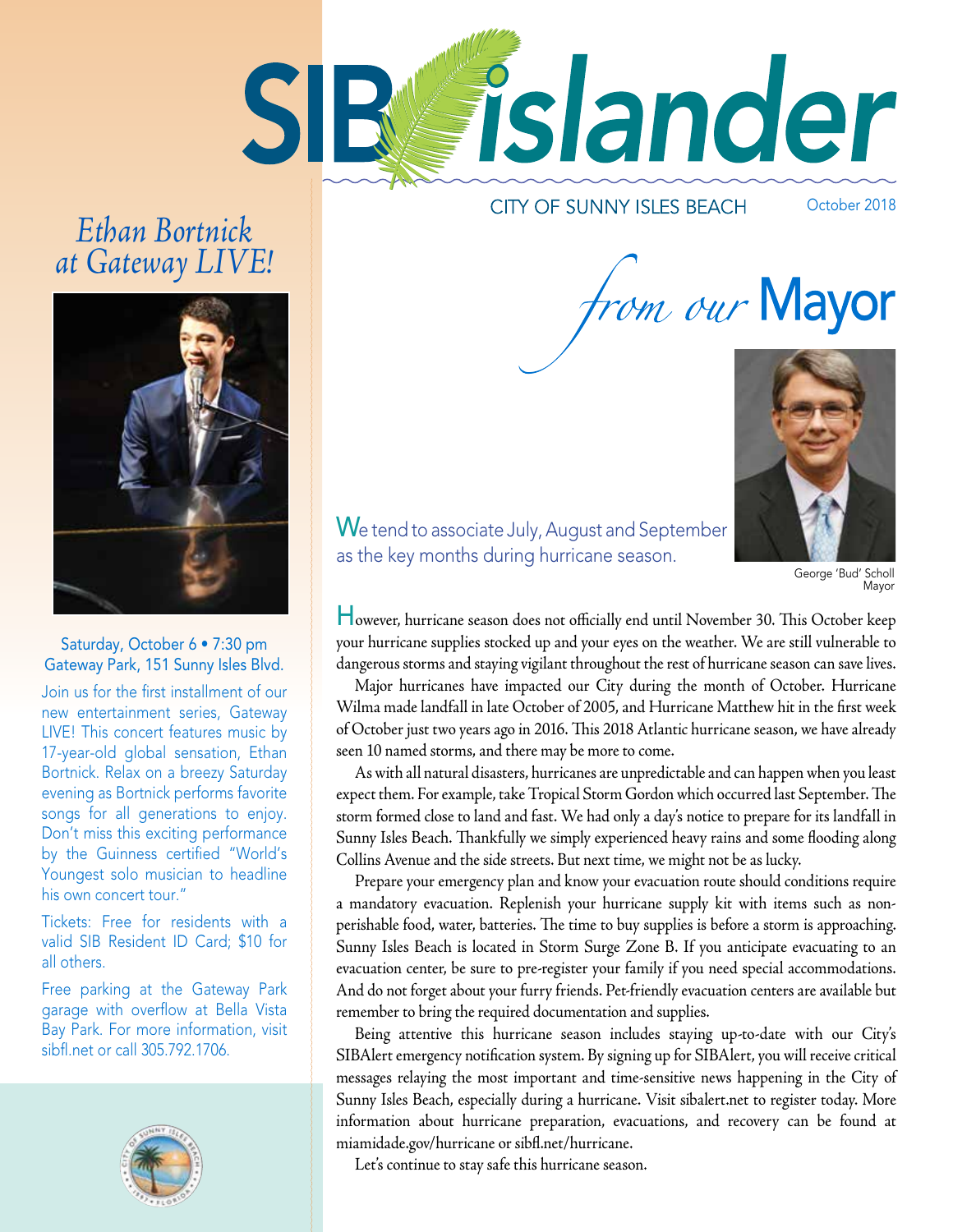# SIBlife

#### Short-Term Vacation Rental Registration Begins

 Complete the application and submit all On October 1, online registration for Short-Term Vacation Rentals opens. This means all apartments and condominiums renting for six months or less must obtain a license from the City of Sunny Isles Beach prior to leasing or renting a multi-family unit. Enforcement begins on December 1, and violators will face a minimum penalty of \$1,000. Register your short-term vacation rental online at [sibf.net/short-term-rentals](https://sibfl.net/short-term-rentals). required documents on our online portal.

 Vacation Rental application. Please direct Our Planning and Zoning team is here to help you with your Short-Term all questions to [infopz@sibf.net](mailto:infopz@sibfl.net) or call 305.792.1740.

#### Take note; register to vote!

Elections for the Sunny Isles Beach Mayor and City Commission seats 2 and 4 are on Tuesday, November 6. The last day to register to vote in our municipal election is Tuesday, October 9. Let your voice be heard by exercising your right to a fair and democratic election. To learn more about elections and voting in Sunny Isles Beach, visit [sibf.net/clerk-voterinfo.](https://sibfl.net/clerk-voterinfo) Super Teen Movie Night

Calling all Marvel fans! Students ages 13- 18 are invited to view Avengers-Infnity War on Friday, October 12 at 7:00 pm at Gateway Park. This special free movie event is for teens only, no little brothers or sisters are allowed; the movie is PG-13

and not suitable for the little ones. Students be prepared with your school ID or a driver's license to enter. Parking is free in the Gateway Park garage. And be sure to mark your calendar for the next teen event on November 9, Teens Only Carnival!

Rock with Us at Sunny Serenade Stroll on down to Samson Oceanfront

Park, 17425 Collins Avenue, at 7:30 pm on the third Wednesday of each month for a musical treat at the park's pavilion. This is the City's original concert series that goes back 18 years. For the October 17 performance, the featured group is Classic Rock Therapy. Check the City's calendar of events on [sibf.net](https://sibfl.net) for future concert dates as holidays may afect the schedule.

#### Volunteer With Us

As we transition into the fall and winter seasons, we have a multitude of volunteer opportunities available. From special events such as Booogie by the Beach and Jazz Fest to adult and youth athletics, there are many ways you can donate your time that ft your interests and busy schedule.

Volunteers must be at least a freshman in high school, undergo a thorough background check, obtain parent or legal guardian consent if under 18 years old, and submit a copy of their latest report card and teacher recommendation if under the age of 18. Positions are limited, and interviews are held on a quarterly basis. Applications are available online at [sibf.net/volunteer](https://sibfl.net/volunteer). Email specialevents@ [sibf.net](https://sibfl.net) for temporary opportunities.





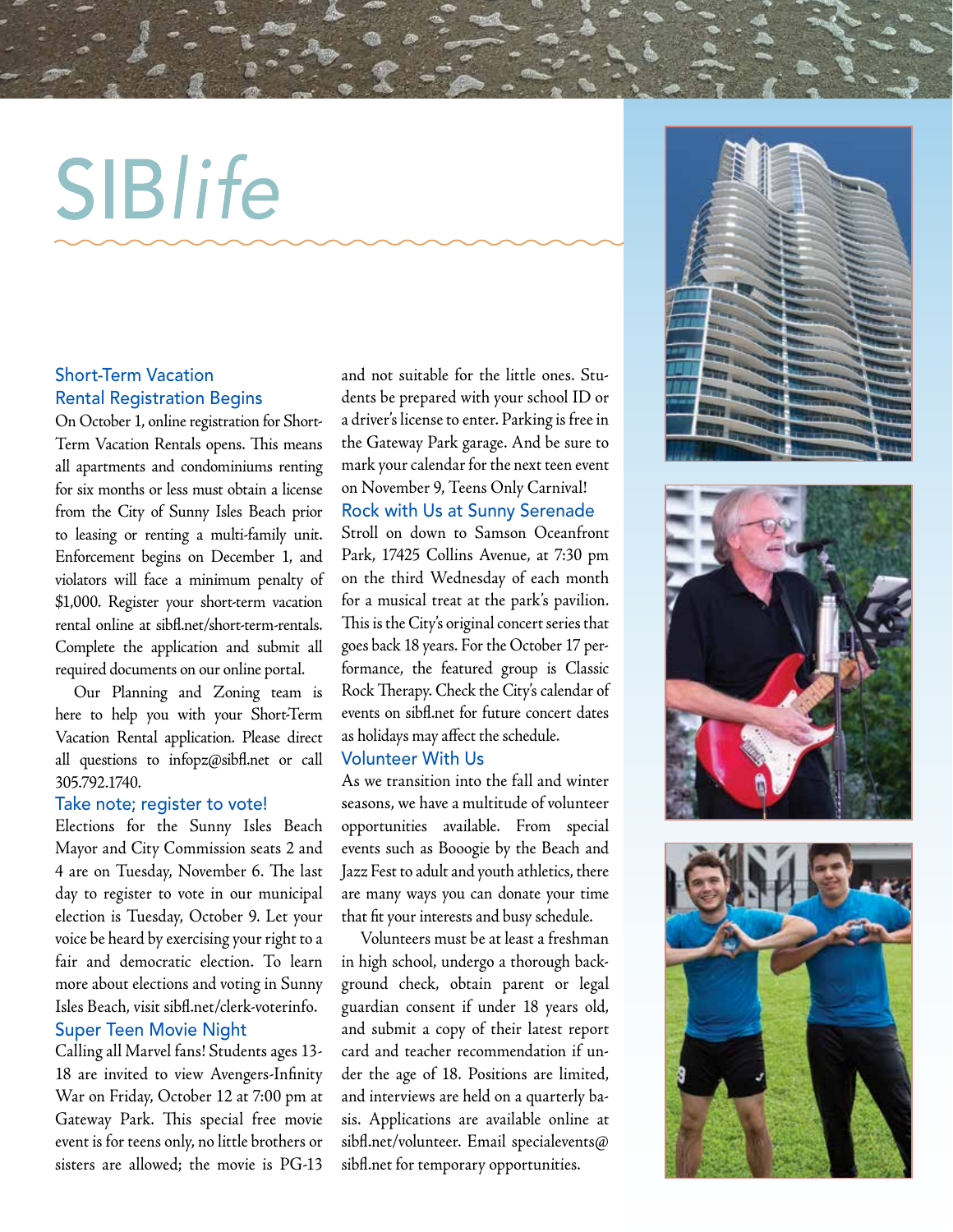# **A Message from the City Manager**

by Christopher J. Russo



The fling of the 2018-2019 Fiscal Year Budget represents my 13th budget as your City Manager. Our assessed value is relatively the same as last year, as we reduced the millage rate to 2.2 mils per \$1,000 of assessed value. This is the second year our City has proposed a tax rate below the roll back rate. Future anticipated revenue from growth of our tax base will be directed to the Capital Fund expenditures for transportation and pedestrian safety initiatives, storm drainage, facilities and new park development projects.

Several ongoing projects include the build out of the interior space at Gateway Park for senior programs and other activities, including a banquet facility that will be available for local rental. The Florida Department of Transportation completed the paving of Collins Avenue, which has now allowed the City to continue with its utility undergrounding project. The next phase of the project will be the installation of the decorative streetlights throughout Collins Avenue. Simultaneously, we hope to have the Florida Power & Light authorized electrical contractors commence the underground wiring of the new system.

There are still many projects on our agenda. The SIB Government Center and School expansion remains on hold while the City Commission gives the MDC

School Board additional time to continue the Address Verifcation Program that commenced on January 9, 2017.

The construction of the Pedestrian/ Emergency Bridge from 174 to 172 Streets was completed and opened early this calendar year, to a great reception by residents. We are working to obtain the necessary easement to commence planning and design of the pedestrian bridge over Collins Avenue at 174 Street to Samson Oceanfront Park. We are also in the design phase for the bridge over Collins Avenue at the Government Center. We have been awarded a \$500,000 federal grant through the State Transportation Alternatives Program (TAP) for this bridge.

We have commenced work on the Central Island Drainage Project. This project includes the cleaning and restoring of our deep stormwater wells along North Bay Road between 174 and 183 Streets, and the scope may be expanded based on the initial fndings. We received \$300,000 through our State Representatives for this project.

We are stafed to almost 95% in service delivery areas in order to better serve our residents and continue the goal of being a World Class City. We have restored the positions of Assistant City Manager and City Engineer, which will enhance our ability to expedite capital projects and continue to improve our maintenance operations, while saving money on outside consulting services.

With the establishment of an active Public Arts Advisory Committee, and its work to create a public art plan under the parameters that have been jointly established with the Commission, the public art trust fund becomes an important asset. The total budget is \$633,181, an increase of \$348,632 from the prior year. Its funds will now be directed in accordance with a more formalized vision for quality public art in the City.

The 2018-19 Fiscal Year Budget is a fnancial plan that will continue to provide a full scope of high quality municipal services. Our programs, special events, and public safety enhance life in our City. This budget also provides the required resources for us to complete all the great parks, facilities, infrastructure, and other amenities that make our community so desirable.

A special word of thanks to our Mayor and Commissioners for their tremendous support and direction throughout the year. I am grateful for our dedicated department heads and staff who work hard, and particularly our fnance department, under the new leadership of Tifany Neely. The City continues to operate with a clear plan of maintaining fscal strength and stability.

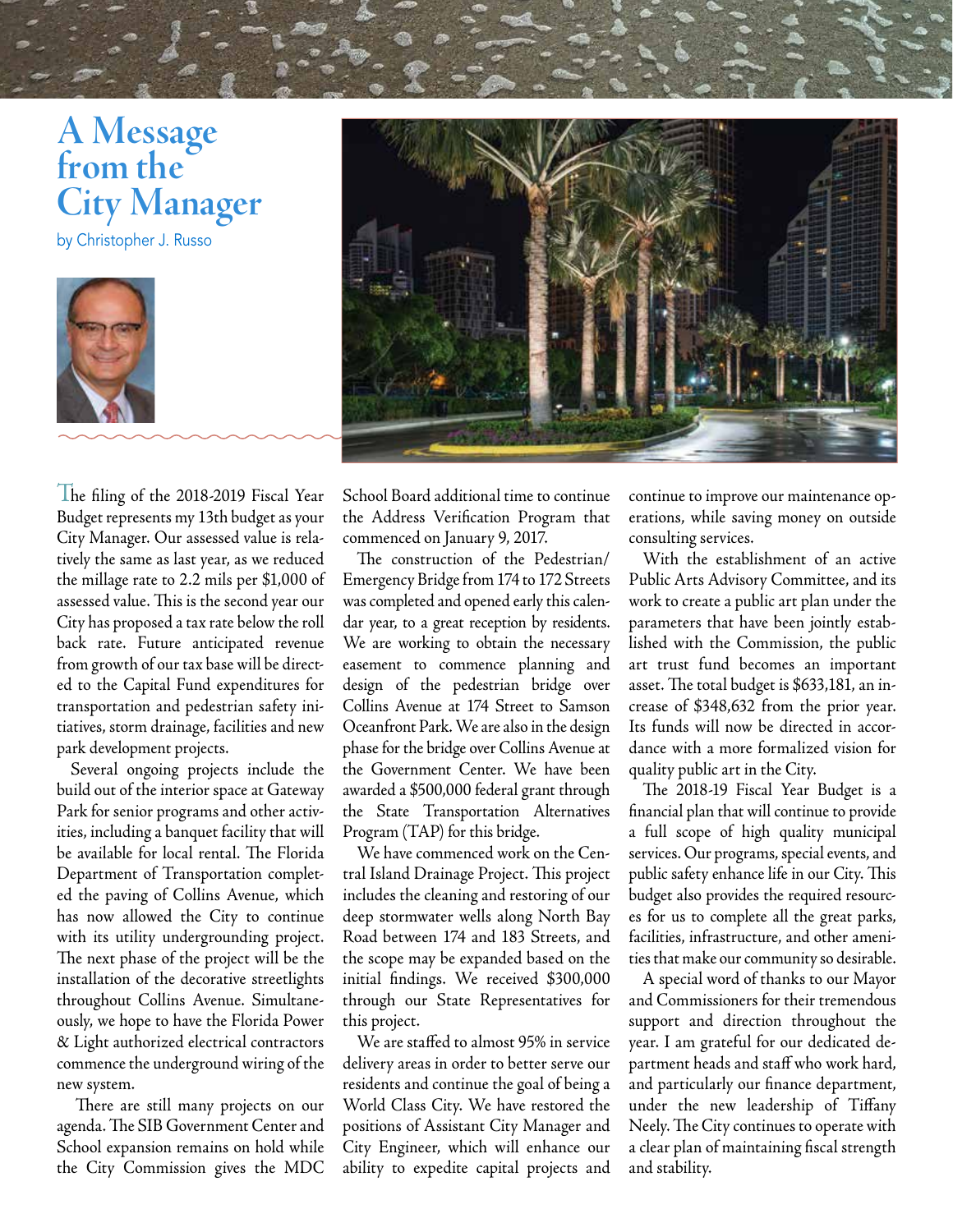### Condominium Reform: The Work Continues

from the desk of Vice Mayor Dana Goldman



 $\overline{\mathsf{A}}$ s a municipal official I am sometimes asked to intervene in contentious condominium unit owner/board member disputes over corrupt activities. Condo corruption can range from kickbacks, fnancial fraud and crimes, election fraud, to conficts of interest. It's a deep-rooted problem because the very institutions protecting corrupt administrations either support the wrong or turn a blind eye. Our state and local governmental agencies should do better in assisting residents when faced with these pernicious problems.

Condo corruption in our cities in Miami-Dade County is well documented in the 2017 Grand Jury Report and served as a catalyst for the recent Florida Condominium Act legislative reforms. Elected officials throughout Miami-Dade County representing the Miami-Dade County League of Cities are also focused on eliminating condo corruption. In October, the League will explore condo corruption and the municipal response in a seminar.

The October seminar will focus on the resources cities can provide and how to best work with outside agencies in combatting and deterring condo corruption. State Senator Rene Garcia, chief architect of the Condominium Reform Act, the Miami-Dade County Police Department Bureau of Economic Crimes, the Department of Business and Professional Regulation, attorneys and other officials will be on hand. It's all part of my ongoing commitment to educate, advocate for and empower our condominium residents.

If you would like more information about the upcoming seminar or the next Condo Clinic, my email is [dgoldman@sibf.net](mailto:dgoldman@sibfl.net) and my direct phone number is 786.512.6364.

#### Unique, Brilliant, and Creative: Public Art Coming to SIB

from the desk of Commissioner Larisa Svechin



Sunny Isles Beach is a magnifcent world class destination. We are unique; with a plethora of nationalities, languages, ages, and interests. Nonetheless, we are still young, even now fnding our vibe. There is inspiration everywhere you turn. From one end of the City to the other, on the east or west side of the street, you encounter striking architecture, brilliant people, and superlative restaurants. We are surrounded by panache. You do not need to look far to meet creative people, who are looking to engage and contribute to the look of our City.

Part of our Cultural Master Plan was to create the Sunny Isles Beach Public Arts Advisory Committee. Last year, the first committee was chosen from many excellent applicants. The mission of the PAAC is to advise the City Commission on matters of public art. The five members of the PAAC advise the commission and make recommendations for overall public art policy. Additionally, this talented and diverse group meets to discuss methodology and selection of artwork (through acquisition or commission) to be placed on City-owned property.

So next time you encounter a new work of art in the City, know it was meticulously discussed and recommended by the PAAC, and then voted on by the Commission. Members of PAAC serve two-year terms from January 1 through December 31. Meetings are held every other month and are listed on the City's website calendar of meetings and events at [sibf.net.](https://sibfl.net) Commissioner Larisa Svechin may be reached at [lsvechin@sibf.net.](mailto:lsvechin@sibfl.net)

# **SIB** information

#### *Behind the Scenes with the Finance Department*

The Finance Department manages the City's finances, while providing support toward policy development and operating procedures. The department's goal is to ensure the most efficient use of City funds, to safeguard City assets and to properly record revenues and expenditures in the accounting system.

Finance is tasked with preparing the annual independent audit report in conjunction with the City's external auditors and coordinating the preparation and publication of the City Manager's annual budget and five-year capital improvement program. In addition, the department provides support to all City departments related to budgets, contracts, purchase orders, vendor payments and payroll. The department also prepares a quarterly analysis of operational results and a monthly investment report as well as several other report submissions to outside agencies.

The Finance Department provides administrative oversight for:

- General Accounting and Financial Reporting
- Payroll
- Accounts Payable and Receivable
- Budget Preparation
- Purchasing and
	- Contracts Management
- Investments and Treasury Management

To view the budget, amendments and financial reports for the City visit sibfl.net/financial-reporting.

#### Statistics: Fiscal year-to-date 2018

Purchase Orders Issued—1,900 Vendor Checks Issued—3,738 Annual Yield on Cash &  [Investments—1.78%](https://Investments�1.78)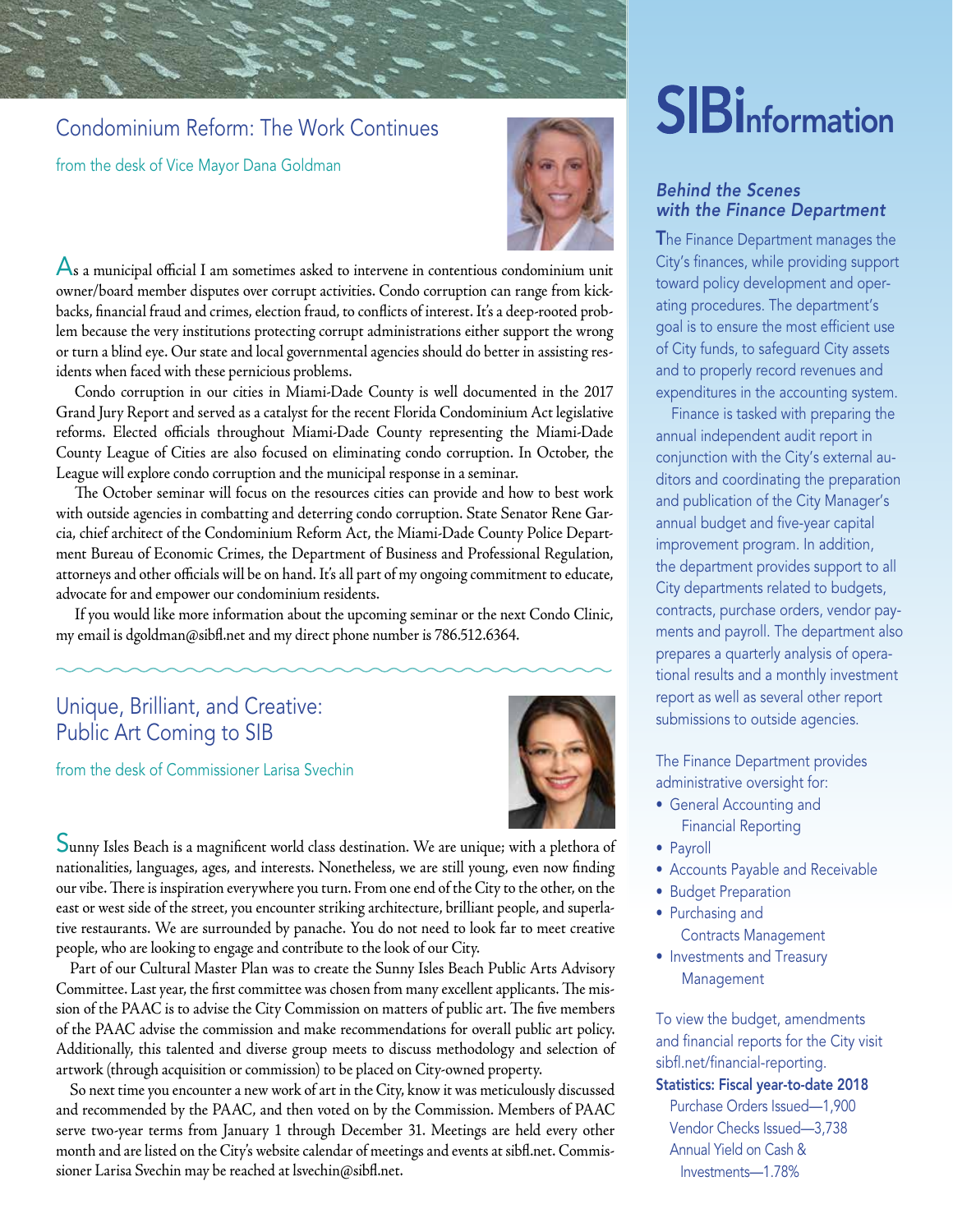# CITYwide *government meetings* & *city calendar*



October 3 Wednesday, 3:00 pm Bingo SIB Govt. Center Commission Chambers

October 4 Thursday, 10:00 am – noon Medical Lecture Series SIB Govt. Center Commission Chambers

October 6 Saturday, 7:30 pm Ethan Bortnick at Gateway LIVE! Gateway Park

October 8 Monday, 10:00 am–12:30 pm Modern Era Movie: *Inception*  Pelican Community Park

October 10 Wednesday, 3:00 pm Bingo, rescheduled from September SIB Govt. Center Commission Chambers

October 11 Thursday, 9:00 am–12:00 pm Blood Pressure and Glucose Screening SIB Govt. Center 1st Floor Meeting Room

October 11 Thursday, 6:30 pm Cultural Event: Havana Music Hall Actors' Playhouse, Coral Gables

October 12 Friday, 7:00 pm Teen Movie Night: *Avengers Infnity War*  Gateway Park

October 13 Saturday, 10:00 am-3:00 pm Car Show & Craft Fair Gateway Park

October 14

Sunday, 5:30 pm Cultural Event: *The Phantom of the Opera*  Broward Center for the Performing Arts

October 17 Wednesday, 7:30–9:00 pm Sunny Serenade: Classic Rock Therapy Samson Oceanfront Park

#### October 18

Thursday, 6:30 pm Regular City Commission Meeting SIB Govt. Center Commission Chambers

October 24 Wednesday, 3:00 pm Bingo SIB Govt. Center Commission Chambers

#### October 24

Wednesday, 6:30–7:30 pm Full Moon Yoga Samson Oceanfront Park

October 26 Friday, 7:00–10:00 pm

Booogie by the Beach Pelican Community Park

October 27 Saturday, 7:00–10:00 pm Booogie by the Beach Pelican Community Park

October 28 Sunday, 11:00 am–1:00 pm Wiggle and Paint Samson Oceanfront Park

October 31 Wednesday, 10:00 am Special Magistrate Hearing SIB Govt. Center Commission Chambers



All persons are invited to attend these meetings. If a person decides to appeal any decision made at such meeting or hearing, they will need a record of the proceedings and, for such purpose, may need to ensure that a verbatim record of the proceedings is made, which record includes the testimony and evidence upon which the appeal is to be based. In accordance with the Americans with Disabilities Act, all persons who are disabled and who need special accommodations to participate in any meeting because of that disability should contact the City Manager at 305.947.0606, no later than 48 hours prior to the proceeding.

#### OCTOBER 2018

MDC–SIB Branch Library Programs

*Miami-Dade County Sunny Isles Beach Branch Library: For more information about hours and the offerings below call 305.682.0726. Classes and programs are held in the First Floor Meeting Room of the Sunny Isles Beach Government Center, 18070 Collins Avenue, unless otherwise indicated.* 

#### Programs for Adults

Basic Computer Classes for Seniors Tuesday: October 16 Third Tuesday each month 10:00–11:00 am inside the library

Citizenship Classes Saturdays: October 6–27 10:00–11:30 am

Poetry Reading

Saturday: October 13 4:00–5:00 pm Share your poetry or all-time favorites.

Russian Social Club Saturday: October 20 3:30–5:30 pm

#### Programs for Children

Bedtime Stories Wednesdays: October 3–31 7:00–7:30 pm Share stories and music. Ages 3–5 yrs.

Talking is Teaching: Talk, Read, Sing for Toddlers Mondays: October 1–29 10:00–10:40 am Activities for toddlers and caregivers. Ages 19 mo.to 3 yrs.

Creative Corner Family Program

Saturdays: October 6–27 11:00 am Activities for the whole family.



IS PUBLISHED BY THE CITY OF SUNNY ISLES BEACH CULTURAL & COMMUNITY SERVICES 18115 North Bay Road Sunny Isles Beach, FL 33160 305.792.1706 *October 2018*